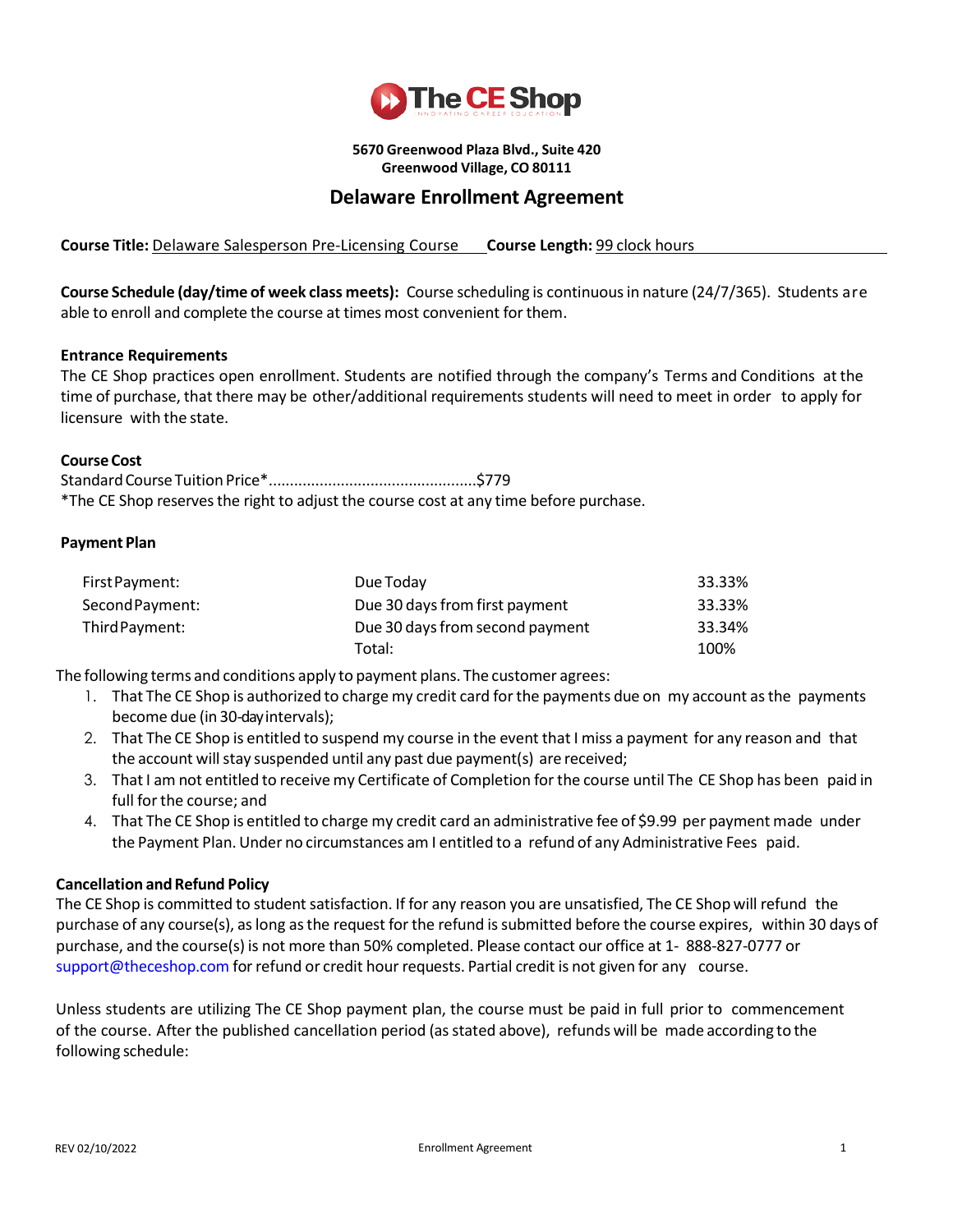

**5670 Greenwood Plaza Blvd., Suite 420 Greenwood Village, CO 80111**

## **Delaware Enrollment Agreement**

| Student is entitled to upon withdrawal/termination: | Refund     |
|-----------------------------------------------------|------------|
| Within first 5% of program                          | 80% refund |
| After 5% but within first 9.9% of program           | 70% refund |
| After 10% but within first 14.9% of program         | 60% refund |
| After 15% but within first 24.5% of program         | 55% refund |
| After 25% but within first 49.9% of program         | 30% refund |
| After 50% or more of enrollment time within course  | NO Refund  |

- 1. Students are requested to notify the Director or designated school official if they are withdrawing from the school. Students are encouraged but not required, to request withdrawal inwriting.
- 2. Refunds are based on the last date of attendance. The date of withdrawal or termination is the last date of attendance by the student, the date of receipt of written notice by student or ten days following the last date of attendance. A refund due a student shall be based on the date of withdrawal or termination and paid within 30 days from the date of withdrawal or termination.
- 3. Allrefunds due will be paid within 30 days of the student'slast day of attendance.
- 4. If a student is not accepted by the school, a full refund will be issued.
- 5. The school will provide a full refund if the enrollment of the student was procured as the result of any misrepresentation in advertising, promotional materials of the school or representations by the owner or representative of the school, or if the education service is discontinued by the school, except if the school ceases operation.

### **Expiration Date of Course**

The CE Shop's pre-licensing course in Delaware will expire 1 (one) year after the date of purchase. The CE Shop will allow students to purchase a new course at a 50% discount from the current retail price of the new course. Each individual course will have an expiration date listed in the student's account.

### **Job Placement and Assistance**

The CE Shop does not assist students with job placement and does not guarantee job placement or salary amounts upon completion of this program.

### **Acknowledgments:**

I have received a current copy of the CE Shop catalog. I have read the requirements and policiesstated in the catalog. I have also read and agree to this Enrollment Agreement. As a condition of acceptance, I agree to adhere to and abide by these requirements and policies with the knowledge that The CE Shop hasthe right to withdraw me from the program if I do not meet course requirements, standards of academic progress, or abide by the student conduct policy.

Student is advised to print and keep copies of the following: A) this Enrollment Agreement; B) the Delaware Pre-Licensing catalog; and C) the financial terms and conditions of purchasing this course.

The CE Shop is considered to have signed this Enrollment Agreement upon the student's acceptance of the t erms and conditions of this agreement. A copy of the fully executed Enrollment Agreement will be emailed to the student with the course purchase receipt.